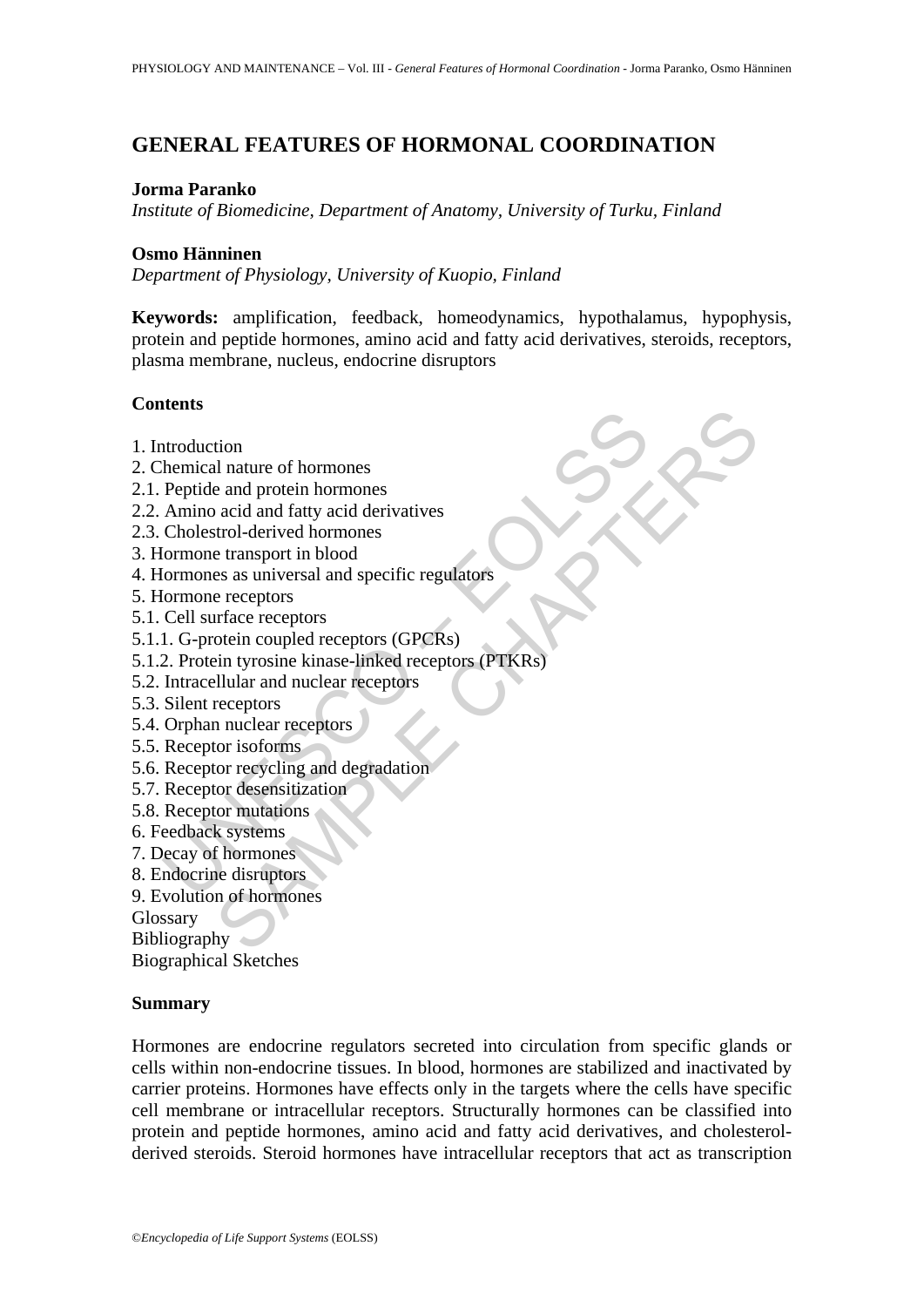factors that directly associate with the hormone responsive elements—specific sequences in the target gene. Transcriptional activity is modified by nuclear cofactors. Cell surface receptors are transmembrane proteins that activate catalytic second messenger systems that cause powerful amplification of the ligand-gated signalling. Depending on the ligand and receptor type, cells can utilize cyclic AMP (cAMP), cyclic GMP (cGMP), inositole phosphate three (IP<sub>3</sub>), diacylglycerol (DAG), or SH2-associated second messenger systems. Important physiological functions are always controlled by several hormones and neuronal pathways. The complexity of hormonal regulation is further augmented by different hormone and receptor isoforms and variations in the signalling pathways. In the control of body homeostasis, feedback mechanisms, receptor desensitization, and proper hormone metabolism are key events. Because in normal cells hormonal induction is a transient event, continuous activation of the signalling pathway(s) results in inappropriate hormone action, possibly in malignant growth. Mutations in hormone receptors can explain some endocrine disorders. Several foreign compounds, like man-made chemicals can disturb the endocrine system by mimicking the action of natural hormones and compete for receptor binding. Some of these endocrine disruptors can interfere with hormone biosynthesis and metabolism and alter the levels of natural hormones with severe health effects. An intriguing question of the evolutionary origin of hormones is not yet resolved. Hormones are ubiquitous in nature and "the first hormone" could be a metabolic side product, for instance.

#### **1. Introduction**

ations in hormone receptors can explain some endocrine disorde<br>pounds, like man-made chemicals can disturb the endocrine system action of natural hormones and compete for receptor bindin<br>ocrine disruptors can interfere wit in hormone receptors can explain some endocrine disorders. Several for<br>in hormone receptors can explain some endocrine disorders. Several for<br>s, like man-made chemicals can disturb the endocrine system by mimic<br>of natural Hormones are originally denoted as chemicals produced by cells of specific glands and distributed through the body via circulation. Some hormones, indeed, are produced in specialized glands, but often the synthesizing cells are mixed with cells having other functions like the endocrine cells in the gastrointestinal mucosa. Some hormones, like testosterone and insulin-like growth factor 1 (IGF-1), act not only as far-reaching endocrine regulators but also as paracrine and autocrine factors acting on neighbouring cells or on the secreting cell itself. Neurohormones, like epinephrine (adrenaline), are produced by neurons and may act both as a hormone and a neurotransmitter, the latter acting locally in synaptic cleft. A number of cell gowth-promoting factors act only in paracrine or autocrine fashion and, therefore, are not considered as hormones even though they fulfil one major criterion of a hormone. Namely, the Greek word "hormao" means "a substance that excites". The idea of internal secretion was introduced by Theophile De Bordeu (1855). The first substance to be called a hormone, secretin, was detected in studies of gastrointestinal control by Starling and Bayliss (1902), and adrenaline was the first isolated hormone as reported by Oliver and Schafer (1895). Insulin, the first human hormone to be produced commercially, was invented by Banting, MacLeod and Best (1926), and the second one, human growth hormone in 1956 by Li and Papkoff. The term "oestrin", for instance, was introduced to the ovarian hormone oestrogen by Parkers and Bellerby in 1926.

The number of molecules recognized as hormones is still increasing and at present over 300 different hormones or hormone-like compounds have been identified (see *Endocrinology*). Practically every tissue seems to synthesize hormones. For instance, adipose tissue which has previously been considered to be hormonally inactive, synthesises several kinds of hormones, including leptin. In general, one hormone has a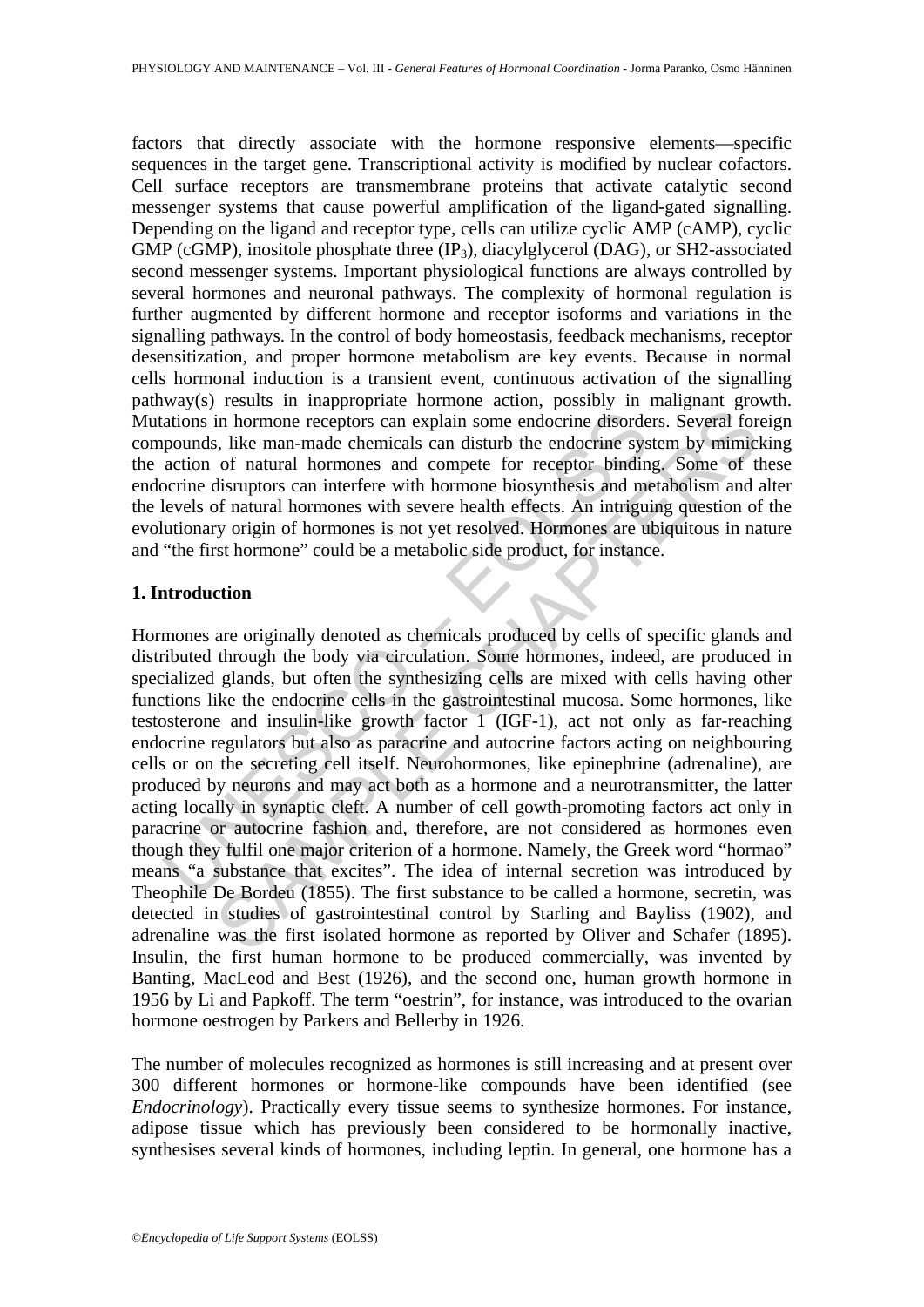specific number of target cell types. Only seldom, like in the case of thyroxine, may the hormone regulate all cells of the body. Several hormones show clear oscillations, which are related to daily activity, like melatonin, but some are secreted to meet monthly cycles like estrogens and progesteron in human females. Some hormones are regulated by annual cycles, which explain the reproductive cycles seen in animals and plants (see *Endocrinology* and *Sleep*) (Hibernation-specific protein (HP) is a candidate brain hormone involved in the circannual adaptation of bears and rodents to harsh winter conditions.).

As hormones have great impact on cell metabolism, growth, differentiation, and survival, the altered serum hormone level many be a reflection of pathophysiologic change. Defective or excess hormone secretion or resistance of the target cells to respond to the hormone may be manifested in endocrine diseases, as has been described in different forms of diabetes.

ether with neuronal system, hormones control the body homeodynamics, as all body functions oscillate), responses to<br>stion, metabolism, growth, reproduction, development, differen<br>release of a hormone from the site of synth with neuronal system, hormones control the body homeostasis (or bamics, as all body functions oscillate), responses to external stime<br>entationsina, growth, reproduction, development, differentiation, and man<br>metabolism, g Together with neuronal system, hormones control the body homeostasis (or better homeodynamics, as all body functions oscillate), responses to external stimuli, digestion, metabolism, growth, reproduction, development, differentiation, and mood. The release of a hormone from the site of synthesis and storage is regulated by other hormones or by neural messages, or by the activity of the synthesizing cell. Commonly, important physiological functions are not controlled by a single hormone but by a number of counteracting hormones and regulatory pathways. One example is the regulation of glucose metabolism by insulin, glucagon, epinephrin, and cortisol. An example of dual neural and hormonal control of hormone metabolism is the recently introduced idea of control of testicular androgen metabolism. In response to stressrelated events, neuronal release of catecholamines in the brain has been shown to dampen the steroidogenic ability of Leydig cells in the testes more rapidly than the traditional, but a relatively slow, gonadotropin-dependent regulation.

Chemically, hormones can be classified into peptides and proteins, steroids, amino acid and fatty acid derivatives (Table 1). As powerful long-distance endocrine regulators, hormones have a biological effect already at extremely low nano- and picomolar concentrations and, therefore, their levels in blood are very low and lifespan is limited. The half-life of circulating hormones varies and is positively affected by stabilizing plasma proteins. For unbound peptide hormones, for instance, the half-life is only a few minutes whereas for thyroid hormones it is few days.

| <b>Molecular structure</b> | <b>Number of amino</b><br>acids, Aa | <b>Examples</b>                   |
|----------------------------|-------------------------------------|-----------------------------------|
| Protein                    | $>100$ Aa                           | Growth hormone, prolactin, leptin |
| Glycopotein                | $\sim 100$ Aa                       | Luteinizing hormone, thyrotpropin |
| Peptide                    | $< 100$ Aa                          | Releasing hormones, somatostatin  |
| Amino acid derivative      | 1 Aa                                | Serotonin, epinephrin             |
| Fatty acid derivative      |                                     | Prostaglandins                    |
| Cholesterol derivative     |                                     | Estrogens, androgens, vitamin D   |
| Others                     |                                     | Nitric oxide                      |

Table 1. Classification of hormones on a structural basis. Most hormones are watersoluble proteins, peptides, and amino acid derivatives. Some are fatty acid or cholesterol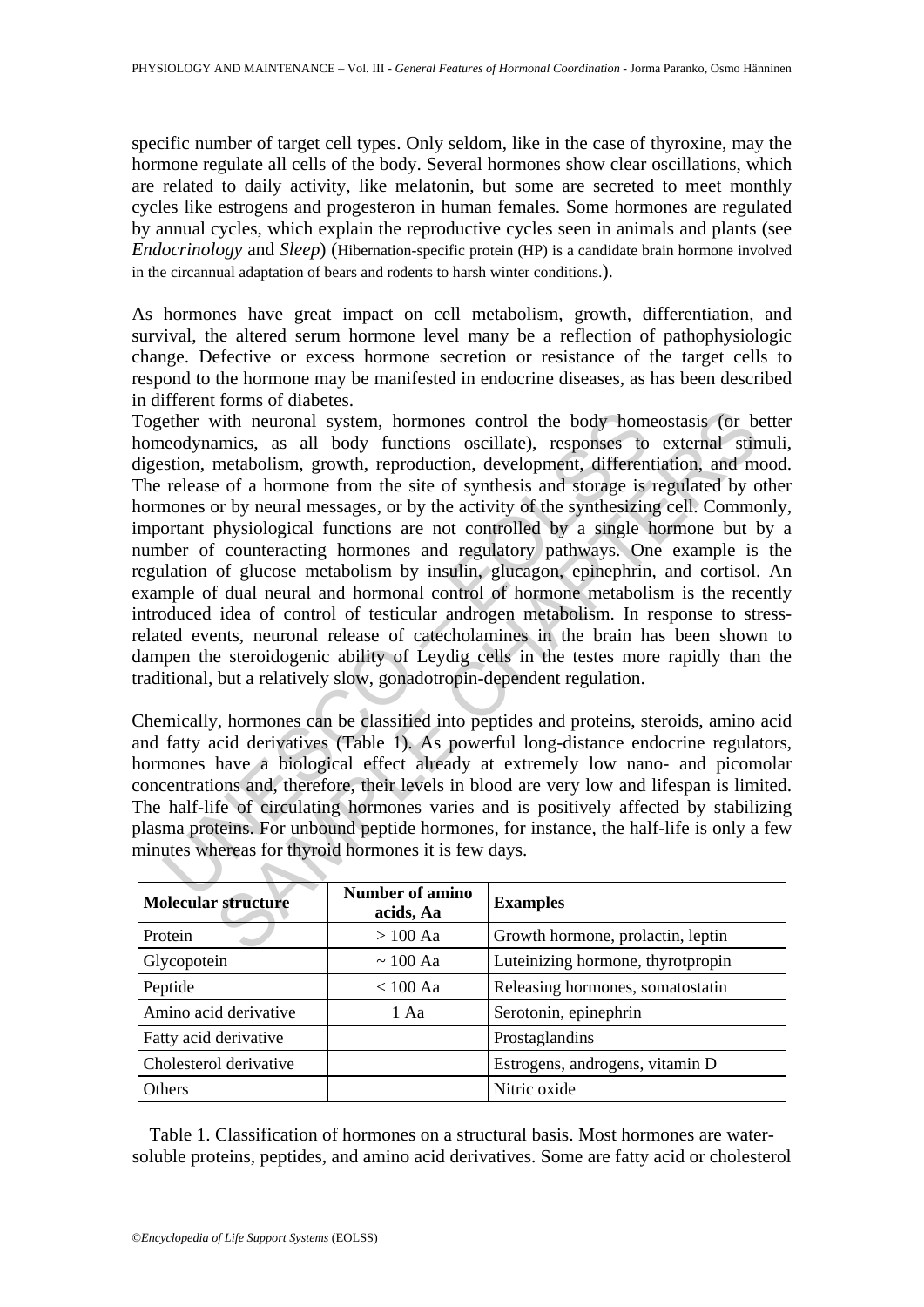derivatives. Only the latter have intracellular receptors. Some compounds, like nitric oxide, can be metabolic by-products. Some examples from different hormone classes and relative numbers of amino acids (Aa) are indicated.

Hormones and neurohormones are ligands that communicate only with a certain type of cell(s) equipped with a specific plasma membrane or intracellular receptors. Like most signal molecules, the majority of hormones are water-soluble and cannot cross the lipid bilayer of the cell membrane. Therefore, for amino-acid and peptide-derived hormones, specific cell membrane receptors have evolved for transmembrane signalling. Binding of the ligand to the receptor induces a cascade of cytoplasmic signal-transduction pathways, powerful enzymatic relay systems leading to the specific response(s) of the cell. Receptors of lipid-soluble steroid and thyroid hormones, retinoic acid and vitamin D, which can freely diffuse into cells are located in the cytoplasm or in the nucleus. Intracellular receptors of lipid-soluble hormones act as transcription factors and directly regulate gene expression and protein synthesis in the receptive cell. After binding to the receptor, most of the hormones are rapidly metabolized, receptors possibly recycled and later degraded.

# **2. Chemical nature of hormones**

# **2.1. Peptide and protein hormones**

acellular receptors of lipid-soluble hormones act as transcription flate gene expression and protein synthesis in the receptive cell. *A* ptor, most of the hormones are rapidly metabolized, receptors positively degraded.<br> In receptors of lipid-soluble hormones act as transcription factors and dire<br>in receptors of lipid-soluble hormones act as transcription factors and dire<br>ne expression and protein synthesis in the receptive cell. After bi Most hormones are proteins, peptides or amino acid derivatives (Table 1). Biologically active protein and peptide hormones are produced from inactive prohormone precursors by proteolytic cleavage. Before maturation, the signal peptide is removed and the prohormone is cleaved in the endoplasmic reticulum at a specific site or sites by endopeptidases. Cell-specific pattern of biosynthetic processing of hormones may also involve post-transcriptional alternative pathways of mRNA splicing. In order to get biological activity, protein and peptide hormones undergo post-translational modifications, like amidication, sulphation, glycosylation, N-terminal acetylation or phosphorylation. For instance, gastric cholecystokinin peptide hormone occurs at least in five different biologically active sizes as a result of post-translational modifications of preprocholecystokinin.

Water-soluble hormones are stored in cytosolic secretory vesicles or granules and released by exocytosis in response to a proper signal. The release of thyroxine from the stored thyroglobulin in thyroid gland is a good example and another one is the release of insulin from the pancreatic β-cells. In the latter, both insulin and the enzymatically removed biologically inactive C-peptide of the proinsulin are found in blood. On the other hand, a tetrapeptide amide fragment of gastrin hormone is still a powerful stimulator of hydrochloric acid release in the gastric mucosa.

Protein hormones are large (>100 amino acids, Aa) molecules that, for instance, include growth hormone (GH, 191 amino acids), insulin and prolactin (PRL, 197 Aa), leptin (167 Aa), inhibin A (134 Aa), and inhibin B (115-116 Aa). Anti-Müllerian hormone (AMH) is a glycoprotein homodimer structurally related to inhibin and activin. Chorionic gonadotropin (CG), luteinizing hormone (LH), follicle-stimulating hormone (FSH), and thyrotropin (TSH) are glycoproteins composed of two proteins at a range of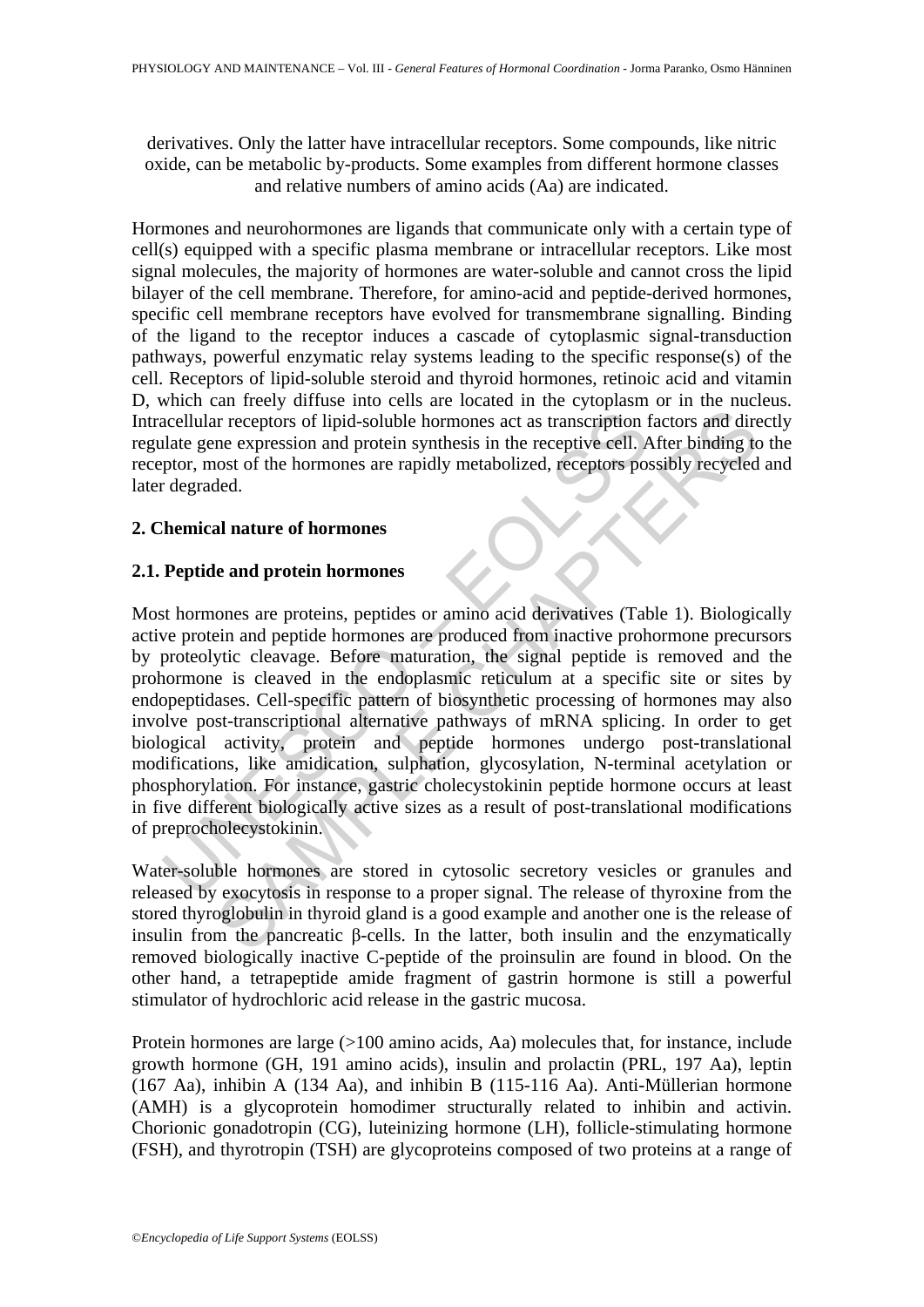96-147 amino acids. Also erythropoietin (EPO), a protein homone of 166 amino acids in length, is a glycoprotein.

icotrophin-releasing hormone (CRH; 41 Aa), and growth<br>mone (GRH, 44 Aa) are medium-sized hypothalamic and<br>mones. Motilin, secretin, ghrelin and vasoactive intestinal peptid<br>itonin, and partyhroid hormone (PTH) are 22, 27, hin-releasing hormone (CRH; 41 Aa), and growth hormone-releasem formone (CRH; 44 Aa) are medium-sized hypothalamic and pituitary per Motilin, secretin, ghrelin and vasoactive intestinal peptide (VIP), gluccal partyhroid ho Small peptide hormones that are composed of 20 or less of amino acids include thyrotropin-releasing hormone (TRH, 3 Aa), angiotensin II (8 Aa), oxytocin and vasopressin (antidiuretic hormone, ADH, 9 Aa), gonadotropin-releasing hormone (GnRH, 10 Aa), and gastrin (17 Aa). Hypothalamic lipotropin or lipotropic hormone β (LPH, 9 Aa recidues) that promotes lipolysis, is a precursor of endorphins. Melanocytestimulating hormones (MSH) alpha, beta and gamma are composed of 13, 18, and 12 amino acids, respectively. There are a number of peptide hormones composed of more than 20 amino acids. Somatostatin (SIF or GIF) has two active forms produced by alternative cleavage of the preproprotein: one of 14 amino acids, the other of 28 amino acids similar to atrial natriuretic peptide (ANP). Corticotropin (ACTH, 39 Aa) and corticotrophin-releasing hormone (CRH; 41 Aa), and growth hormone-releasing hormone (GRH, 44 Aa) are medium-sized hypothalamic and pituitary peptide hormones. Motilin, secretin, ghrelin and vasoactive intestinal peptide (VIP), glucagon, calcitonin, and partyhroid hormone (PTH) are 22, 27, 28, 29, 32, and 84 amino acid long peptide hormones, respectively. Insulin is a disulfide-bonded dipeptide of 21 and 30 amino acids. Insulin-like growth factor 1 (IGF-1; 70 Aa) is a large peptide hormone that mediates several effects of growth hormone.

# **2.2. Amino acid and fatty acid derivatives**

Most serotonin (5-HT), a well known neurotransmitter in the central nervous system, is produced from the amino acid tryptophan by enterochromaffin cells of the gastrointestinal tract. Peripherally, serotonin acts both as a gastrointestinal regulating agent (secretory and peristaltic reflexes) and a modulator of blood vessel tone. In the pineal gland, serotonin is acetylated and then methylated to yield melatonin hormone. This seems to happen also in other tissues as a major part of melatonin synthesis according to the newest information—takes place in peripheral tissues.

Epinephrine (adrenalin) and norepinephrine (noradrenalin) are tyrosine-derived hormones produced by chromaffin cells of the adrenal medulla. Also thyroxine is made of tyrosine.

Hormones derived from polyunsaturated 20-carbon fatty acids are called eicosanoids (Greek, eicosa- twenty) and include prostaglandins, prostacyclins, leukotrienes and thromboxanes involved in immunity, inflammation, and signalling in central nervous system.

Gaseous nitrix oxide (NO) is an amino acid derivative that acts as a powerful dilatator of vessels.

# **2.3. Cholestrol-derived hormones**

Steroids are small molecules, which comprise an important group of hormone lipids of placental, adrenal and gonadal sex steroids, adrenal glucocorticoids (cortisol) and mineralocortiocids (aldosterone). They, like vitamin D3, are all derivatives of 27-carbon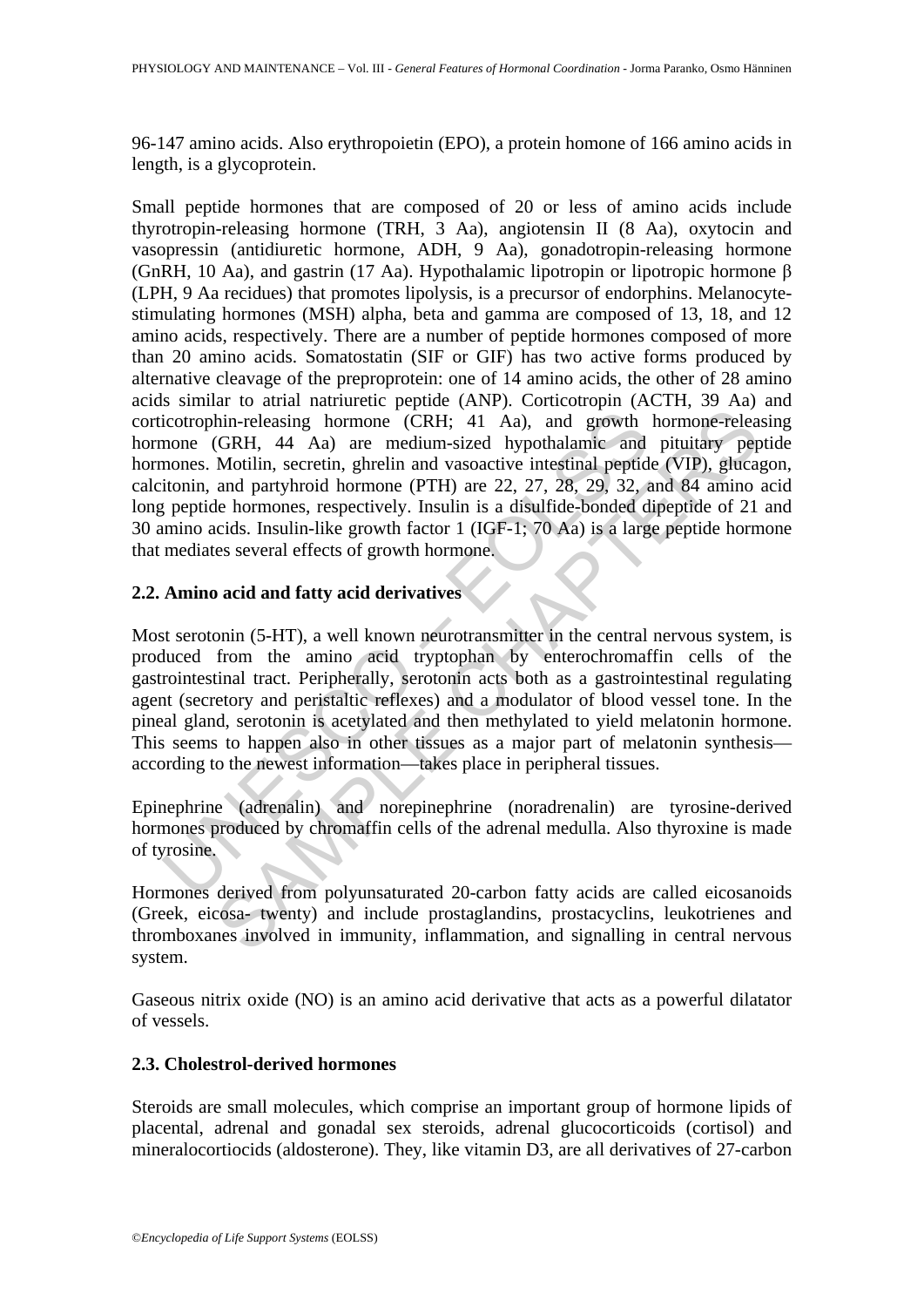cholesterol molecules. It is impressive how small changes in the cholesterol backbone specify the function of so many different steroid hormones. Cholesterol synthesis occurs in smooth endoplasmic reticulum (SER) and the first molecular modification of steroid backbone into pregnenolone occurs in mitochondria. As lipid-soluble products, steroid hormones cannot be stored in membrane vesicles and mature steroids diffuse out of membranes. For the effects of steroid hormones see *Endocrinology*.

#### **3. Hormone transport in blood**

ect them against hydrolytic enzymes present in the plasma<br>vatives, carrier proteins are also needed to protect them again<br>ey glomerulus. Binding to carrier protein neutralizes the hormon<br>life for minutes, hours, or even da is a many and specific energy and specific energy and the plasma. For amino-<br>carrier proteins are also needed to protect them against filtration in<br>merulus. Binding to carrier protein neutralizes the hormone and increases<br> Hormones are transported in blood to different tissues where they gain a short-lived biological activity. In general, 90% or more of hormones exist in an inactivated circulating form. Due to their water solubility, protein, peptide and amino-acid derived hormones do not necessarily need any transporters but need plasma carrier proteins to protect them against hydrolytic enzymes present in the plasma. For amino-acid derivatives, carrier proteins are also needed to protect them against filtration in the kidney glomerulus. Binding to carrier protein neutralizes the hormone and increases its half life for minutes, hours, or even days. Binding also directly regulates the amount of biologically active hormones. Thus, an important function of blood is to serve as a pool for rapid usage of the hormone.

Cholesterol-derived lipoidal hormones require carriers to gain water solubility. One of the glycoprotein carriers is sex hormone-binding globulin (SHBG), which regulates the amount of unbound androgens and estrogens, in particular. Hormones can specifically up- or down-regulate the synthesis of their binding proteins. Half lives of lipoidal hormones in blood are usually longer than those of water-soluble hormones.

# **4. Hormones as universal and specific regulators**

Some hormones are more or less universally active in the whole organism. For instance, sex steroids control a range of reproductive functions, but they also affect body growth and development, muscle, bone and adipose tissues, and central nervous system.

Thyroxin has even wider and more universal effects, because it has receptors in every cell, where it regulates general metabolism. The effects of thyroxin are also a good example of a dose-dependent stimulation of cellular activity. The lack of thyroxin slows down metabolism while high levels increase metabolic rate. Also growth hormone has universal effects on growth in the body but many of its actions are mediated by IGF-1 that is mainly synthesized in the liver.

Some hormones, like hypothalamic liberins (releasing factors) that regulate the release of trophic peptide hormones from the adenohypophysis have quite a limited action, but they have an important role in inducing cascades of down-stream feed-forward events (Figure 5). Adrenocorticotropin (ACTH), for instance, has already wider effects, and it stimulates the synthesis of corticosteroids in the adrenal cortex. Of the final products cortisol, for instance, broadens the physiological effects into the regulation of glucose synthesis from amino acids and lipids, repression of immune reactions, and stimulation of fetal lung maturation. As an opposite example, prostaglandins are formed from fatty acids in many tissues, but most of their effects are greatest in a rather limited area. Also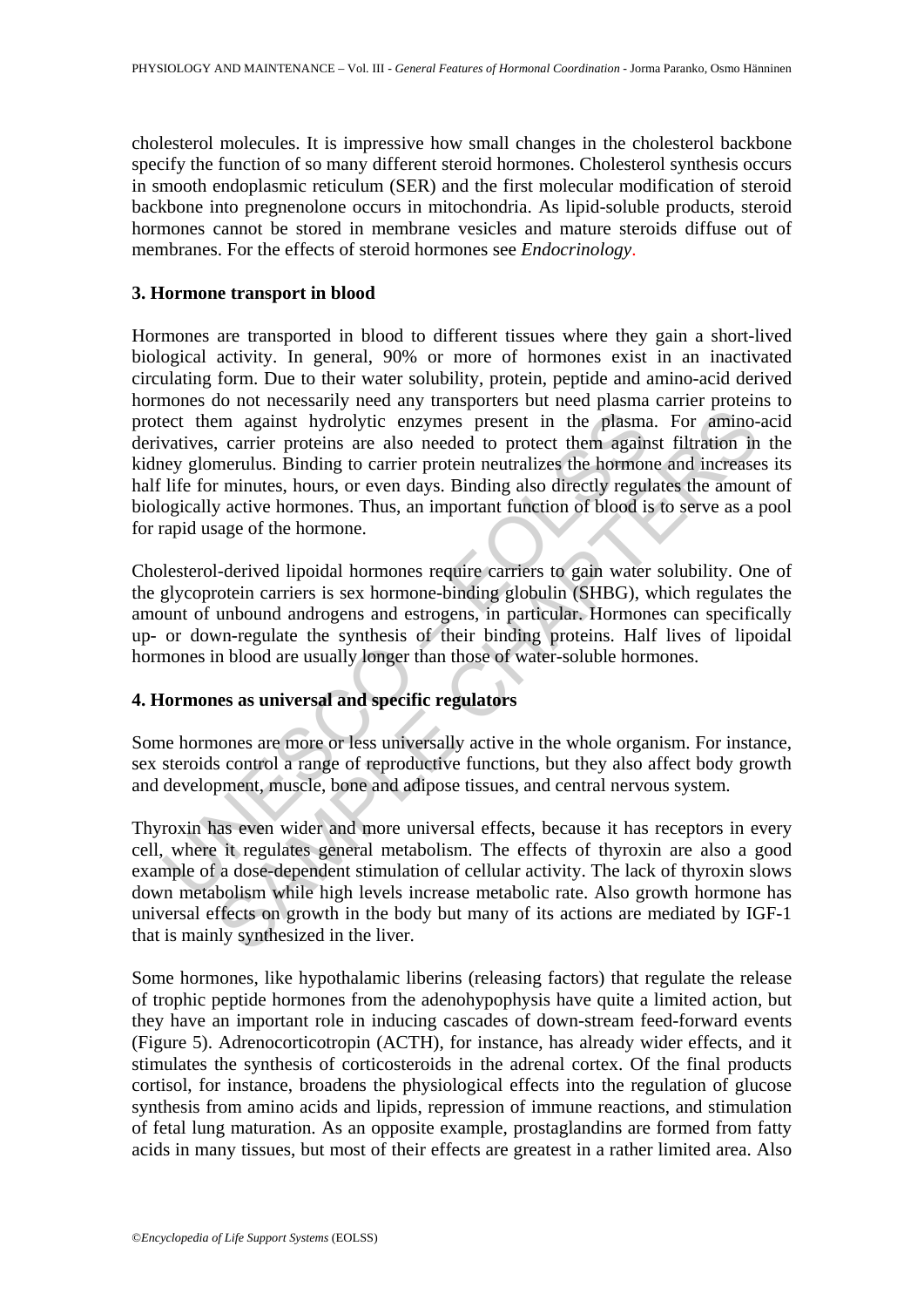nitric oxide, a short-lived (with a half-life of a few seconds), highly reactive molecule known also as the endothelium-derived relaxing factor (EDRF), behaves in a similar limited fashion best described in the control of capillary smooth muscle tonus.

Sex steroid hormones represent examples from the regulatory and growth-promoting factors exhibiting sex-dependent mode of actions. Their levels are quite different in human females and males, although both sexes have low levels of the hormones high in the other sex. Synthesis of sex steroids is under the control of central nervous system, which becomes sexually differentiated during the late fetal and infantile period. In sexually mature women, the levels of sex steroid hormones oscillate remarkably during reproductive oestrus cycle. As for sex steroids, relative amounts of the hormones in circulation are more crucial for the control of gender-specific homeostasis than the expression pattern of the receptors. Interestingly, male and female tissues express receptors both for estrogens and androgens and their cellular functions are sensitive to altered hormone levels.

### **5. Hormone receptors**

ptors both for estrogens and androgens and their cellular functiced hormone levels.<br> **Cormone receptors**<br> **Cormone receptors**<br> **Cormone receptors**<br> **Cormone receptors**<br> **Cormone receptors**<br> **Cormone receptors**<br> **Cormone re** For extraparameterized in the endoplasmic restriction and retained in<br>the endoperation of the strength in the endoperation of the control of<br>the receptors of receptors of receptors; others have none or significantly fewer. Hormones have effects only if they find the target tissue where they can bind to specific receptor proteins (Figure 1), which elicit the cellular response(s). Only the target cells have proper receptors; others have none or significantly fewer. The number of receptors correlates with the hormone-responsiveness of the cell. Because the level of hormone is perhaps millions or even billion times lower than that of other molecules in blood circulation, receptors have to have very high specificity to and affinity for the ligand. After binding to the receptor, the cell becomes activated, hormone metabolized, and the receptor is recycled or metabolized.

Receptor proteins are synthesized in the endoplasmic reticulum and are either transferred via the Golgi complex to the plasma membrane or nucleus, or stored in the cytoplasm. Water soluble hormones have their receptors in the plasma membrane. Steroid hormone receptors mainly exist in the cytoplasm where they are bound to heat shock proteins until ligand binding.

A minority of the known nuclear receptors are directly transported to and retained in the nucleus. They are called Type II nuclear receptors. Among those, retinoid X receptor (RXR) is one of the best characterized but it may also exist in the cytoplasmic Type I pool. The endogenous ligand for RXR is 9-cis retinoic acid (RA), which plays an important role in many fundamental biological processes such as reproduction, cellular differentiation, bone development, hematopoesis and pattern formation during embryogenesis.

### **5.1. Cell surface receptors**

There are three types of plasma membrane hormone receptor proteins and all of them have three domains (Figure 1). The extracellular domain recognizes and binds the ligand. The next one is the hydrophobic transmembrane domain that anchors the receptor in the plasma membrane. The intracellular or cytoplasmic catalytic domain is the effector that interacts with the second messenger system. Signalling into the nucleus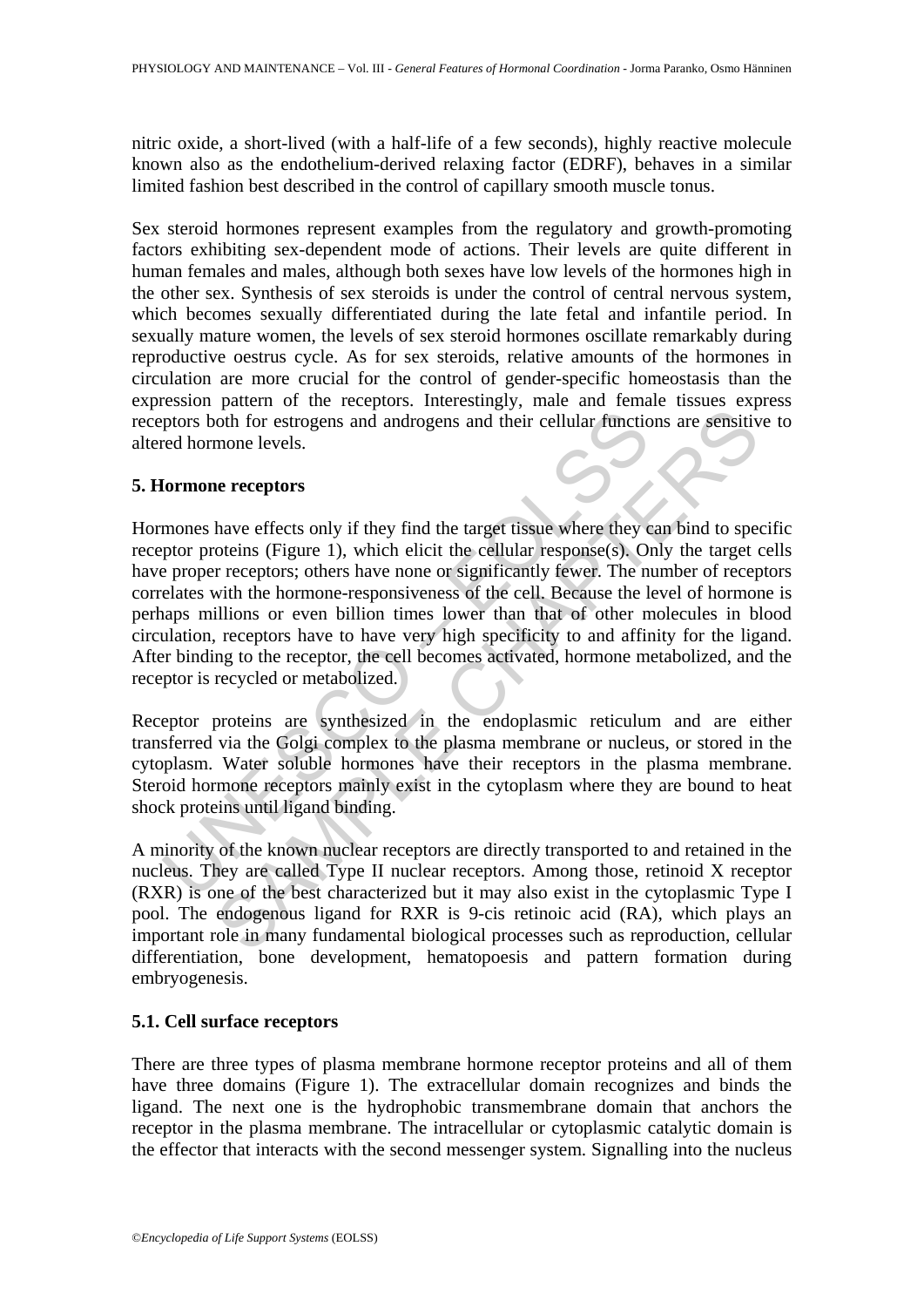or cytoplasmic components is mediated by a cascade of enzymatic pathways that result in the powerful actions of the hormone. In the process, the hormone is called the first messenger and the intracellular amplification system is generated by the second messengers, which mediate the real effects (Figure1).

- -

-

# TO ACCESS ALL THE **21 PAGES** OF THIS CHAPTER, Visit: [http://www.eolss.net/Eolss-sampleAllChapter.aspx](https://www.eolss.net/ebooklib/sc_cart.aspx?File=E6-54-05-01)

#### **Bibliography**

Gardner D.G. and Shoback D. (eds.) (2007). *Greenspan's Basic & Clinical Endocrinology*, 8<sup>th</sup> edition, 960 pp. Boston, Massachusetts, USA: The McGraw-Hill Companies, Inc. [This includes the description of hormone actions, regulation of hormone responsiveness, and cell signalling].

Huether S.E. and McCance K.L., (eds.) (2000). *Understanding Pathophysiology*, 2nd ed., 1195 pp. Mosby St. Louis, MO, USA. [Valuable book which covers both key points of physiology and which more important the pathophysiology of the human diseases, endocrine effects included].

iography<br>
iner D.G. and Shoback D. (eds.) (2007). *Greenspan's Basic* & *Clinical Ende*<br>
pp. Boston, Massachusetts, USA: The McGraw-Hill Companies, Inc. [This if<br>
pm-Boston, Massachusetts, USA: The McGraw-Hill Companies, I s. and Shoback D. (eds.) (2007). *Greenspan's Basic* & *Cliniteal Endocrinology*,  $8^{\text{th}}$  eds.) (2007). *Greenspan's Basic* & *Cliniteal Endocrinology*,  $8^{\text{th}}$  eds.) (2007). *Chderswohning* Pathody,  $8^{\text{th}}$  eds. (1 Kavlock R.J., Daston G.P., DrRosa C., Fenner-Chrisp P., Gray L.E., Kaattari S., Lucier G., Luster M., Mac M.J., Maczka C., Miller R., Moore J., Rolland R., Scott G., Sheehan D.M., Sinks T. and Tilson H.A. (1996). Research needs for the risk assessment of health and environmental effects of endocrine disruptors: A report of the US EPA-sponsored workshop. *Environmental Health Perspectives* 104 (Supplement 4) 715-740. [A good overview of most studies that have been published and recommendations for future research activities].

Metzler M. (ed.) (2001). *Endocrine Disruptors: Pt. 1 (The Handbook of Environmental Chemistry),* 223 pp. Springer-Verlag Berlin and Heidelberg GmbH & Co. K. [This includes basic chapters on the mode of action of endocrine active chemicals and on the etiology of the associated diseases].

Novac N. and Heinzel T. (2004). Nuclear receptors: overview and classification. *Current Drug Targets. Inflammation and Allergy* 3(4):335-346. [Gives a general outline of nuclear receptor functions].

Porterfield S. and White B. (eds.) (2007). *Endocrine Physiology*, 3rd Edition, 344 pp. Mosby Physiology Monograph Series, St. Louis, Missouri, USA [Explains the fundamentals of endocrine physiology in a clear and concise manner. It provides a basic understanding of how the endocrine system functions in health and disease].

Russell D. (ed.) (2003). *Nuclear Receptors*, Volume 364 (Methods in Enzymology), 545 pp. Academic Press [Analysis of the function and structure of nuclear receptor ligands and receptors].

Vander A.J., Sherman D. and Luciano D. (2000). *Human Physiology: The Mechanisms of the Body Function*, 8<sup>th</sup> ed., 864 pp. McGraw-Hill Education, Boston, Massachusetts, USA. [Describes fundamental] principles and facts of human physiology and offers accurate explanations of mechanisms].

#### **Biographical Sketches**

**Dr. Jorma Paranko** was born in Hauho, Finland, in 1951. He has a PhD (1986) in animal physiology from the University of Turku and has served as a researcher and teacher at the University of Turku. He worked for two years in Prof. Werner Franke`s Laboratory at German Cancer Research Center, Heidelberg, Germany. His research interests are in reproductive physiology, endocrine disruption and developmental biology. He is currently acting as a senior lecturer in Medical Biology at the Department of Anatomy in the University of Turku, Finland.